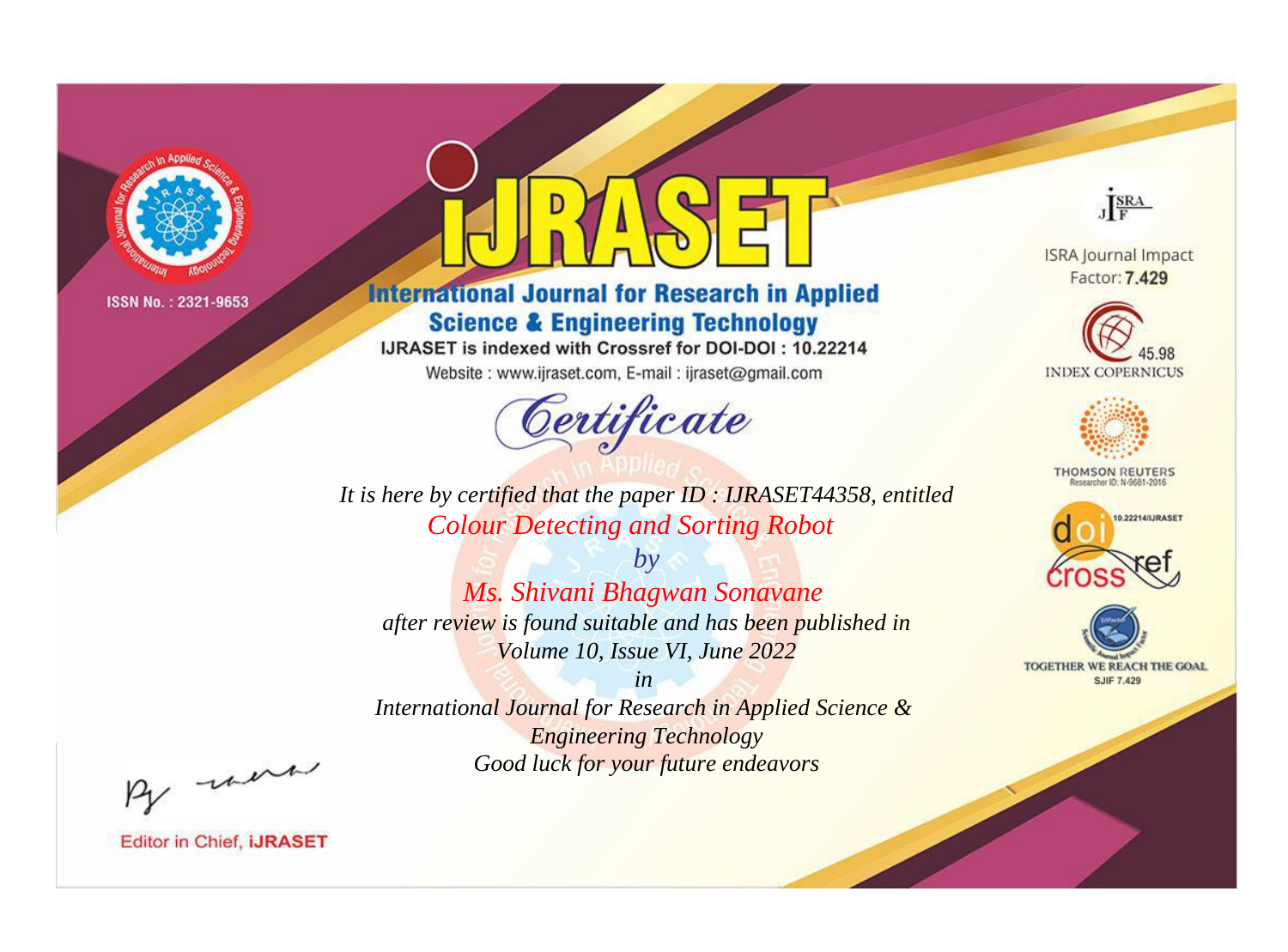

# **International Journal for Research in Applied Science & Engineering Technology**

IJRASET is indexed with Crossref for DOI-DOI: 10.22214

Website: www.ijraset.com, E-mail: ijraset@gmail.com



JERA

**ISRA Journal Impact** Factor: 7.429





**THOMSON REUTERS** 



TOGETHER WE REACH THE GOAL **SJIF 7.429** 

*It is here by certified that the paper ID : IJRASET44358, entitled Colour Detecting and Sorting Robot*

*by Ms. Sanjana Dilip Awale after review is found suitable and has been published in Volume 10, Issue VI, June 2022*

*in* 

*International Journal for Research in Applied Science & Engineering Technology Good luck for your future endeavors*

By morn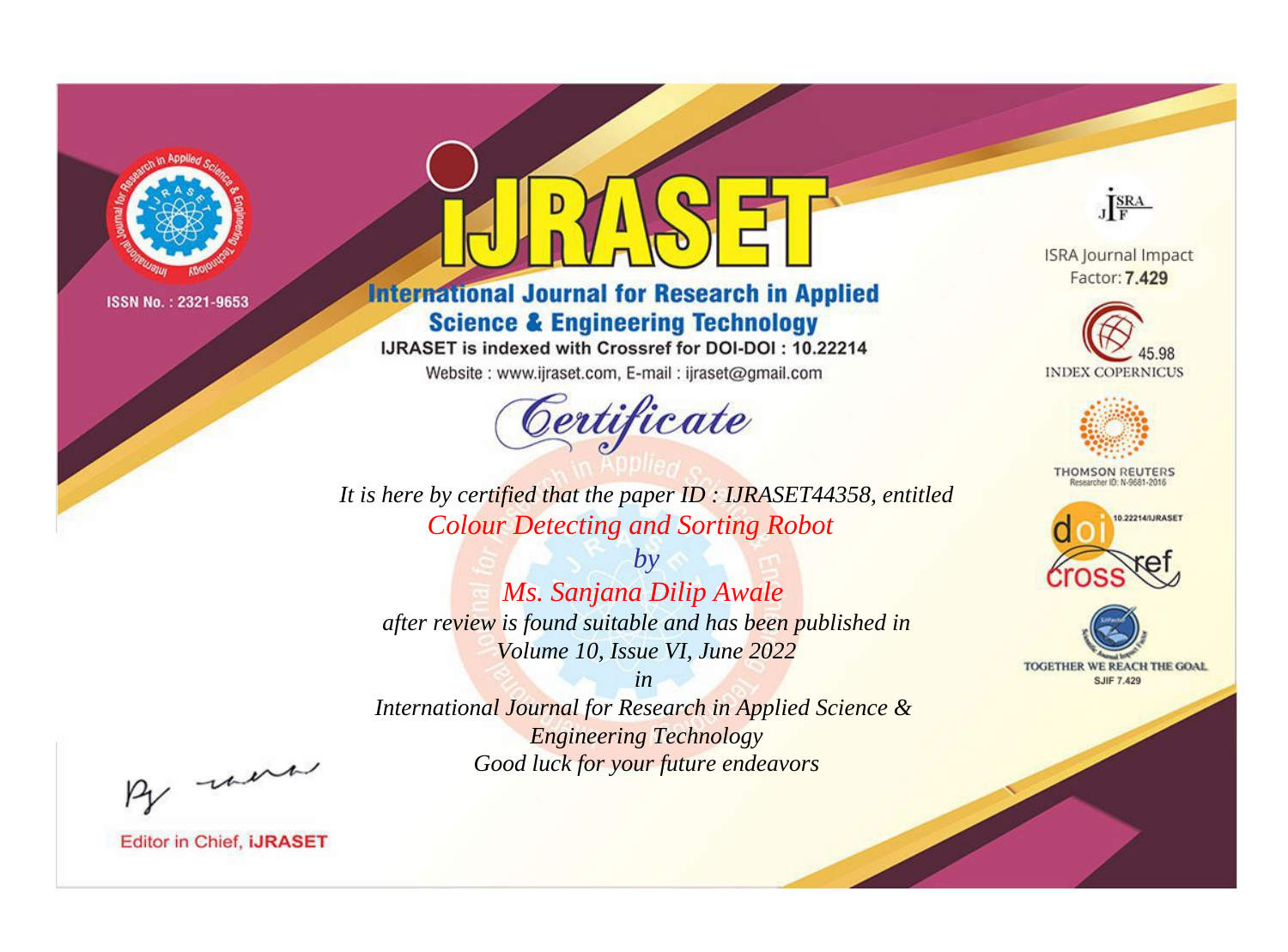

# **International Journal for Research in Applied Science & Engineering Technology**

IJRASET is indexed with Crossref for DOI-DOI: 10.22214

Website: www.ijraset.com, E-mail: ijraset@gmail.com



JERA

**ISRA Journal Impact** Factor: 7.429





**THOMSON REUTERS** 



TOGETHER WE REACH THE GOAL **SJIF 7.429** 

It is here by certified that the paper ID: IJRASET44358, entitled **Colour Detecting and Sorting Robot** 

 $b\nu$ Anuradha Mahadev Ingavale after review is found suitable and has been published in Volume 10, Issue VI, June 2022

 $in$ International Journal for Research in Applied Science & **Engineering Technology** Good luck for your future endeavors

By morn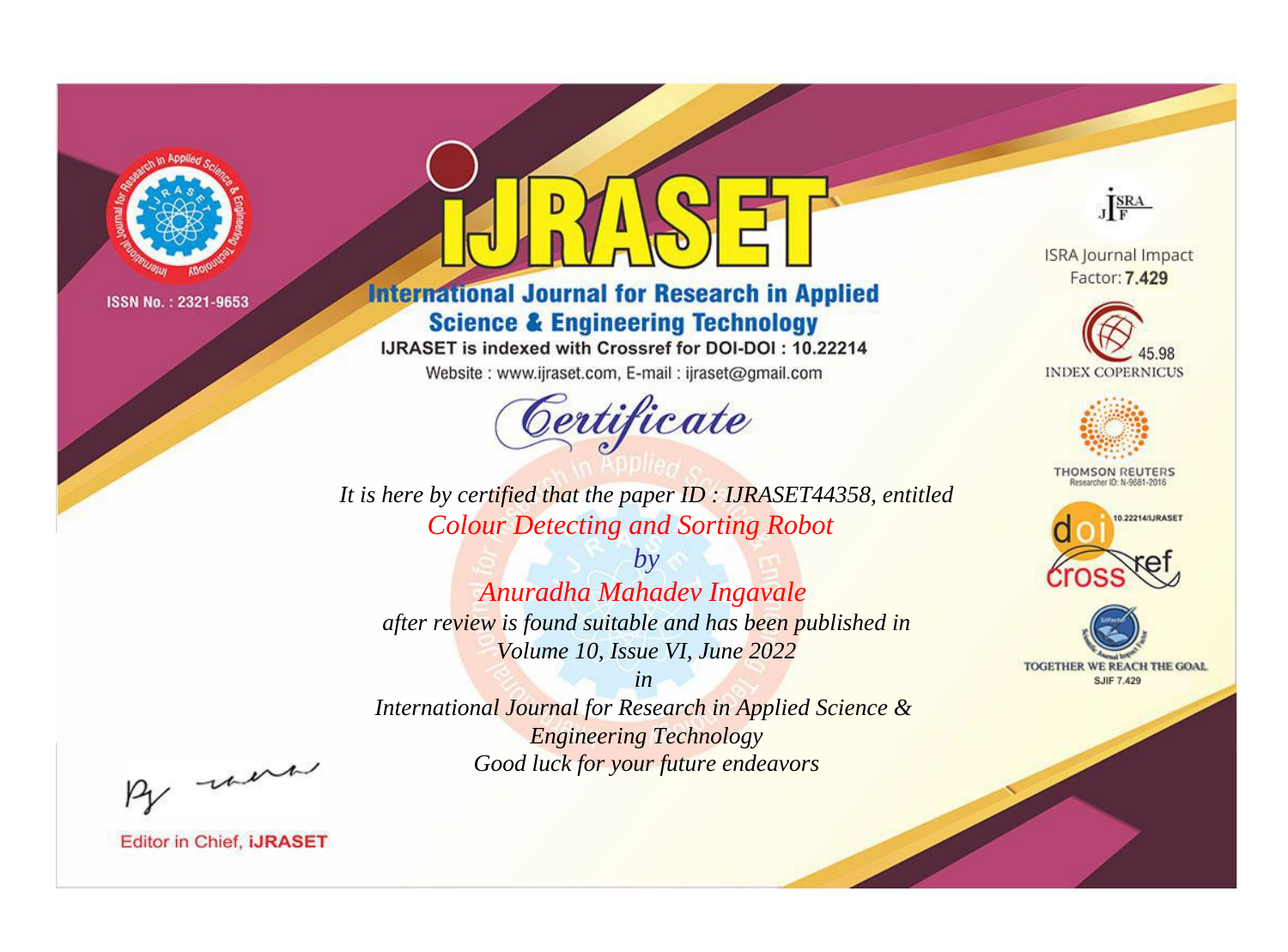

# **International Journal for Research in Applied Science & Engineering Technology**

IJRASET is indexed with Crossref for DOI-DOI: 10.22214

Website: www.ijraset.com, E-mail: ijraset@gmail.com



JERA

**ISRA Journal Impact** Factor: 7.429





**THOMSON REUTERS** 



TOGETHER WE REACH THE GOAL **SJIF 7.429** 

*It is here by certified that the paper ID : IJRASET44358, entitled Colour Detecting and Sorting Robot*

*by Ms. Prachi Dinesh Koli after review is found suitable and has been published in Volume 10, Issue VI, June 2022*

*in* 

*International Journal for Research in Applied Science & Engineering Technology Good luck for your future endeavors*

By morn